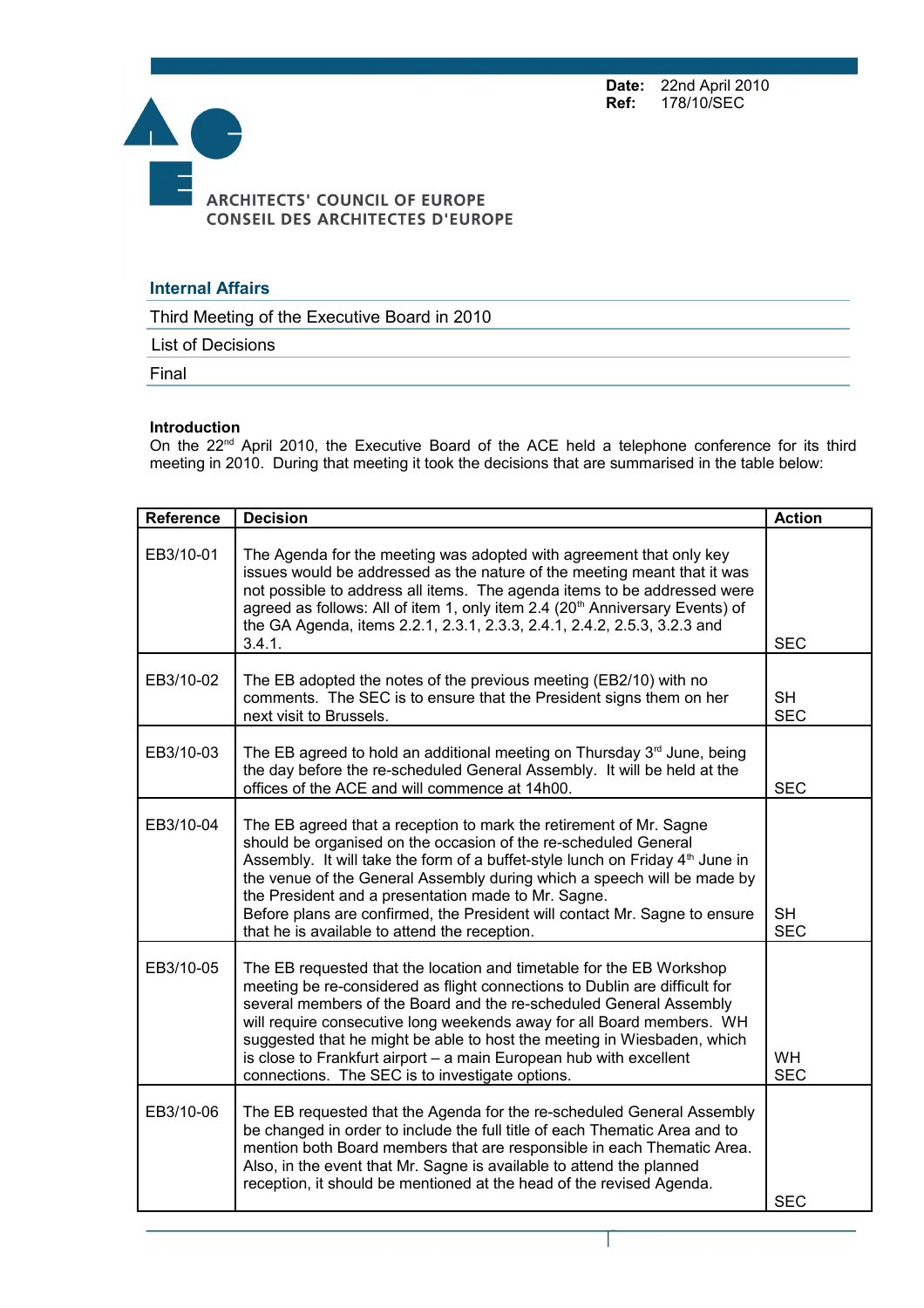Internal Affairs Third Meeting of the Executive Board in 2010 List of Decisions Final

| EB3/10-07 | The EB noted the effort made to date to prepare the events to mark the<br>20 <sup>th</sup> Anniversary of the ACE and was pleased to learn that four companies<br>have already agreed to sponsor them with two further companies very<br>interested. It agreed that efforts on all issues should continue so that a full<br>plan and budget can be presented to the re-scheduled General Assembly<br>for formal approval.                                                                                                                                                                                                                                                                                                                                                                                                                                                                                                                                                                                                                                                                                                                                                  | JL<br><b>SEC</b>                                              |
|-----------|----------------------------------------------------------------------------------------------------------------------------------------------------------------------------------------------------------------------------------------------------------------------------------------------------------------------------------------------------------------------------------------------------------------------------------------------------------------------------------------------------------------------------------------------------------------------------------------------------------------------------------------------------------------------------------------------------------------------------------------------------------------------------------------------------------------------------------------------------------------------------------------------------------------------------------------------------------------------------------------------------------------------------------------------------------------------------------------------------------------------------------------------------------------------------|---------------------------------------------------------------|
| EB3/10-08 | The following Board members volunteered to take part in a Special Work<br>Group to assist in the plans to mount an exhibition on the occasion of the<br>events to mark the 20 <sup>th</sup> Anniversary of the ACE: S Harrington, J Leyssens,<br>S Tiganas, D Borak and G Pendl. The Director, A Joyce will also be a<br>member of the group and if it is necessary to make a selection from<br>submitted projects, an external person will be identified to join the Special<br>Work Group for that task.                                                                                                                                                                                                                                                                                                                                                                                                                                                                                                                                                                                                                                                                 | <b>SH</b><br>JL<br><b>ST</b><br>DB<br><b>GP</b><br><b>SEC</b> |
| EB3/10-09 | The EB agreed that a brief, with timetable, for the call to member<br>organisations for projects for the exhibition should be prepared as soon as<br>possible. The Special Work Group must approve the brief before it is<br>issued to the member organisations.                                                                                                                                                                                                                                                                                                                                                                                                                                                                                                                                                                                                                                                                                                                                                                                                                                                                                                           | <b>SWG</b><br><b>SEC</b>                                      |
| EB3/10-10 | The EB agreed that the decision on how to proceed with the call for<br>candidate for the replacement of Mr. Sagne will wait until after the EB<br>Workshop in June as it is at this Workshop that the debate and decisions<br>about proposals for the future development of the ACE will be fully<br>discussed and worked out.                                                                                                                                                                                                                                                                                                                                                                                                                                                                                                                                                                                                                                                                                                                                                                                                                                             | <b>ALL</b>                                                    |
| EB3/10-11 | The EB confirmed the importance of continued collaboration with the<br>schools of architecture as represented by the EAAE and it approved of the<br>nomination of Luciano Lazzari (IT) as a member of the ACE<br>representatives on the JWP.                                                                                                                                                                                                                                                                                                                                                                                                                                                                                                                                                                                                                                                                                                                                                                                                                                                                                                                               | <b>SEC</b>                                                    |
| EB3/10-12 | The EB agreed to the following external representations for the coming<br>period:<br>28 <sup>th</sup> April:<br>Meeting of Directors-General for<br>Urban Development, Madrid (L Dunet)<br>28-30th April:<br>EFAP Conference + EFAP meetings, Madrid<br>(S Harrington, J Leyssens)<br>19 <sup>th</sup> May<br><b>ACE-CALA Meeting, Brussels</b><br>(S Harrington, D Falla, I Pritchard and A Joyce)<br>$20th$ May:<br>Conference: Do you Speak Sustainable<br>Construction? Brussels (S Harrington, A Joyce)<br>28 <sup>th</sup> May:<br>EURIMA Conference, Sitges, Spain (S Harrington)<br>$28^{th} - 30^{th}$ May:<br>UIA Region I, Rome and l'Aquila (S Harrington)<br>$7th - 9th$ June:<br>BEX Event, Brussels (A Joyce for half a day)<br>21 <sup>st</sup> June:<br>Housing Informal Ministerial, Toledo<br>(Invitation not yet received)<br>22 <sup>nd</sup> June:<br>Urban Development Informal Ministerial,<br>Toledo (Invitation not yet received)<br>23rd June:<br>Future of Cities Conference, Paris (Lionel Dunet)<br>The EB requested that in future all external meetings, including those held<br>in Brussels be listed for the full information of the EB. | <b>SH</b><br><b>SEC</b>                                       |
| EB3/10-13 | In relation to the non-payment of membership fees by AAM, the Member<br>Organisation from FYROM, it was agreed that a letter giving a deadline for<br>payment, together with reminders of the outstanding amounts for 2009 and<br>2010 should be issued. The Board agreed that if the fees are not made by                                                                                                                                                                                                                                                                                                                                                                                                                                                                                                                                                                                                                                                                                                                                                                                                                                                                 |                                                               |

Page 2 sur 3